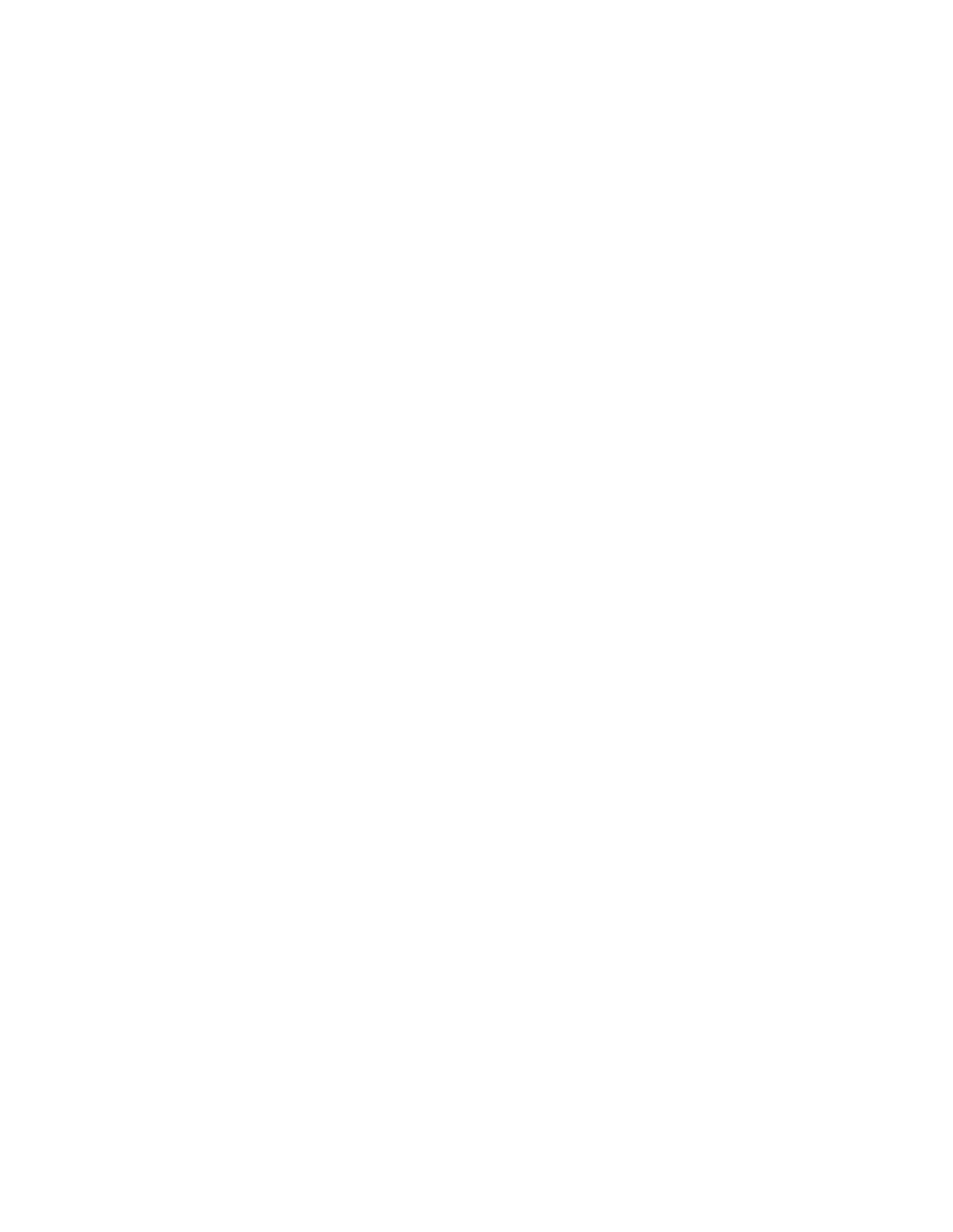#### **IMAGINE …**

#### **a sustainable quality of life for everyone in British Columbia's Capital Region.**

Many of us take it for granted. Some of us struggle to achieve it. Each of us has a stake in it.

Quality of life is dynamically linked with the health of our community, and the sustainability of the economy and the environment.

When people are informed about the quality of life in their community, they can make better decisions to preserve and enhance it – for everyone.

#### **REGIONAL SURVEY**

In May 2005, the Community Council, through the Quality of Life CHALLENGE, conducted a telephone survey to determine base-line information about how people in British Columbia's Capital Region rated their quality of life, and to measure their satisfaction with a selection of recognized factors that contribute to quality of life. The differences in the way people rated their quality of life were analysed by demographic groups: age, gender, income level, housing tenure and where they lived within the region. It is intended that changes in these indicators of quality of life will be monitored over time.

This report is based on the results of that survey. The Vancouver Foundation and the Government of Canada invested funds and R.A. Malatest & Associates provided in-kind support to make this report possible.

While the regional survey provided some important new information about quality of life issues, this data should be seen as complementary to other information that we have about this region. In particular, it complements the quality of life indicators report published by the Community Council in June, Quality of Life in BC's Capital Region 2005.

For the survey a random sample was drawn from of the general residential population in BC's Capital Regional District (CRD). 1,140 people completed the survey. The results are statistically reliable by the three sub-regions of the Capital Regional District at the 95% confidence level, ±5%.

The CRD extends from Port Renfrew to the Gulf Islands and is made up of 13 incorporated municipalities and three large unincorporated electoral areas (Juan de Fuca, Southern Gulf Islands and Saltspring Island). There is much diversity among the settled areas of the region. There are densely populated urban environments; smaller towns and neighbourhoods; and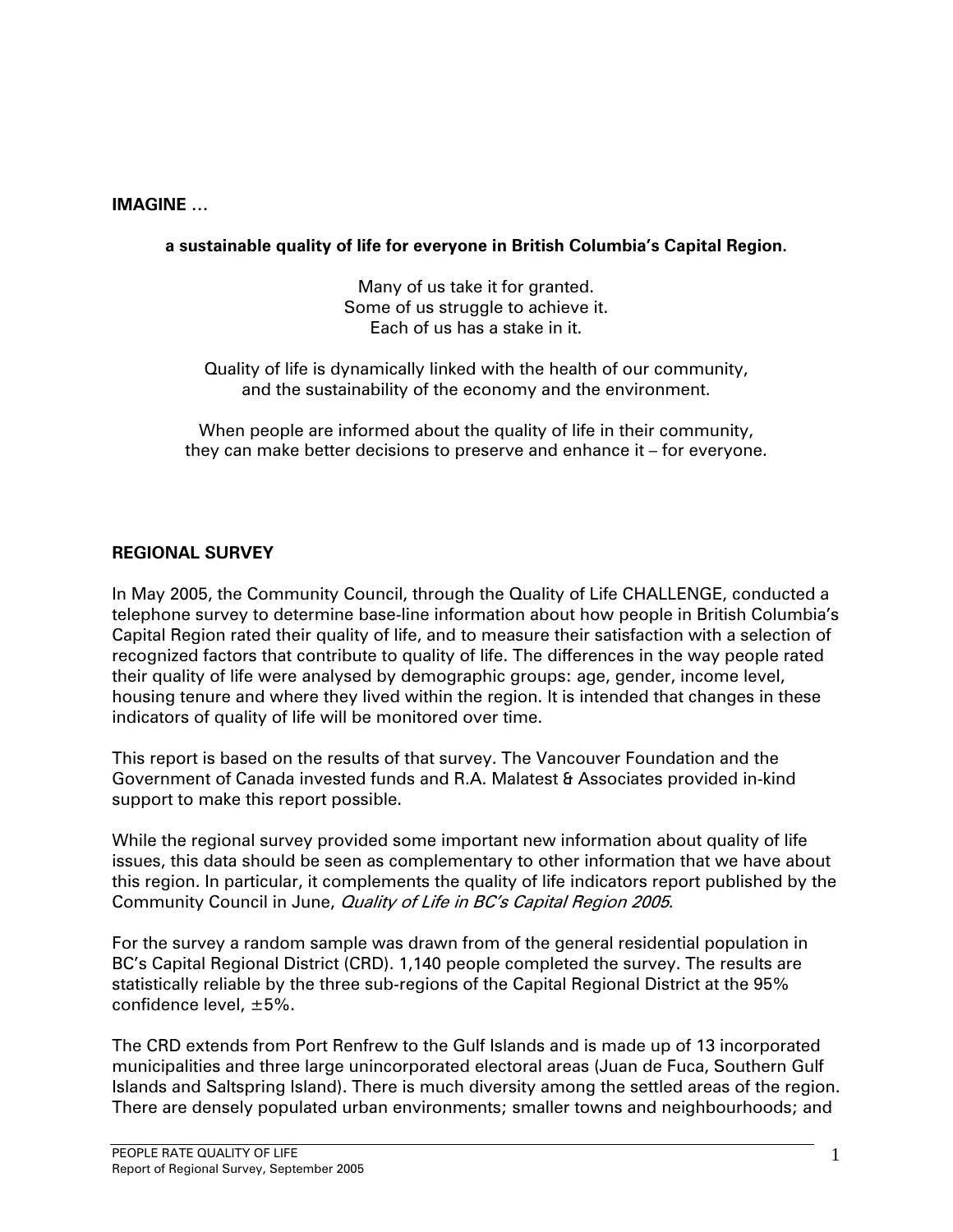rural districts with large tracts of agriculture or forested land and small populations. Whereas each municipality is distinct, they are often clustered into three subregions.

- The Peninsula includes Sidney, Central Saanich and North Saanich.
- The Westshore includes Colwood, Langford, Metchosin, View Royal, the Highlands and Sooke.
- The Core includes Victoria, Saanich, Esquimalt and Oak Bay.

There were limitations to the survey.

- Analysis by subregion does not allow for the variations within the subregions. For example, in the Westshore, the Highlands has a population of 1,675 people and has limited its growth through large lot zoning, no bus service and limited sewer connections. Langford with a population of 18,840, is a rapidly changing municipality attracting businesses and families.
- The data that was gathered was quantitative  $-$  the answers could be counted; therefore, the results do not capture the reasoning and feelings of the respondents which are difficult to measure.
- Although children and youth make up 8% of the population of the region, they were not included in the sample; therefore, their opinions were not included.
- Telephone surveys are limited to the people who have home phones, thereby excluding from the sample people with hearing impairments or those living on low incomes who are much less likely to have residential telephones, particularly people receiving income assistance. As a result, the percentage of survey participants who were living on low incomes was lower than the percentage of people in the region living on low incomes. Most survey participants with low incomes were from the Core municipalities.

|                  | <b>Subregion</b> |       |           | Gender |       |              |
|------------------|------------------|-------|-----------|--------|-------|--------------|
|                  | <b>Peninsula</b> | Core  | Westshore | Women  | Men   | <b>Total</b> |
| Very good        | 52.9%            | 42.5% | 36.7%     | 45.7%  | 40.8% | 44.0%        |
| Good             | 37.6%            | 38.8% | 44.4%     | 38.1%  | 44.8% | 40.2%        |
| Fair             | 7.7%             | 15.7% | 15.2%     | 13.5%  | 11.4% | 12.9%        |
| Poor             | 1.3%             | 2.1%  | 3.1%      | 2.2%   | 2.1%  | 2.2%         |
| <b>Very Poor</b> | 0.3%             | 0.5%  | 0.5%      | 0.5%   | 0.3%  | 0.4%         |

# **MOST PEOPLE SAY QUALITY OF LIFE IS GOOD OR VERY GOOD**

Most people in BC's Capital Region have a great quality of life. More than four out of five people rated their quality of life as good or very good.

Less than 3% rated their quality of life as poor or very poor, representing approximately 8,500 people in the region.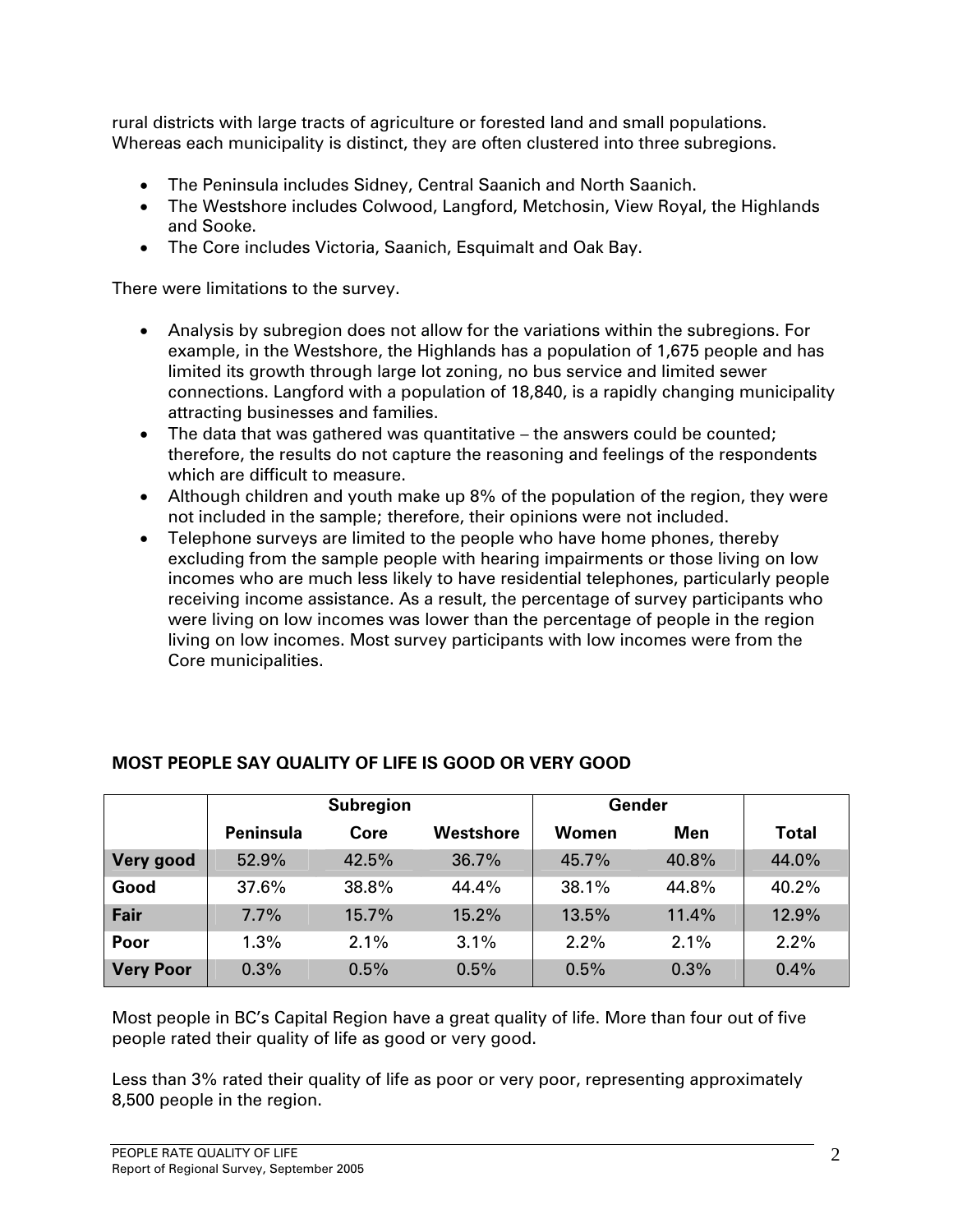People were slightly more likely to describe their quality of life as poor or very poor if they were:

- 45 to 54 years old
- living on the Westshore
- living on low to moderate incomes
- renters
- more likely to consider housing an important factor in their quality of life
- dissatisfied with their level of social activity

#### **WHAT CONTRIBUTES TO PEOPLE'S QUALITY OF LIFE?**

Hundreds of factors impact quality of life. The survey results show significant similarity in what people say adds most to their quality of life. Regardless of income level, age and gender, the same two or three issues were reported.

When asked to name the three most important things which add to quality of life, the most frequently named were:

| Relationship with family     | $19.0\%$ |
|------------------------------|----------|
| Health                       | 15.8%    |
| Financial security or income | $12.1\%$ |

More than twenty other things were named by a smaller percentage of the survey participants as contributing to their quality of life. While the top three things were listed consistently across income level, gender and subregion, there was some variation in the other answers.

- Housing issues were reported more frequently by lower and moderate income respondents, by women and by respondents living on the Westshore.
- Environmental issues were reported more frequently by higher income respondents and by people living in the Core municipalities.
- Education was reported more frequently by the lowest income respondents.
- Work / career enjoyment was reported more frequently by higher income respondents and by men. (Male respondents were not significantly more likely to be employed than female respondents).

Survey participants named personal issues as being most important. The order in which issues were reported tends to move out from personal, such as relationship with family and health, to income and work, to neighbourhood and housing, to climate and environment.

There were no issues which were reported solely by one demographic group. While some issues were less frequently reported by certain demographic groups, that does not suggest that people in these groups are not concerned about these issues. However, other issues were seen as more pressing. For example, lower and moderate income people may be just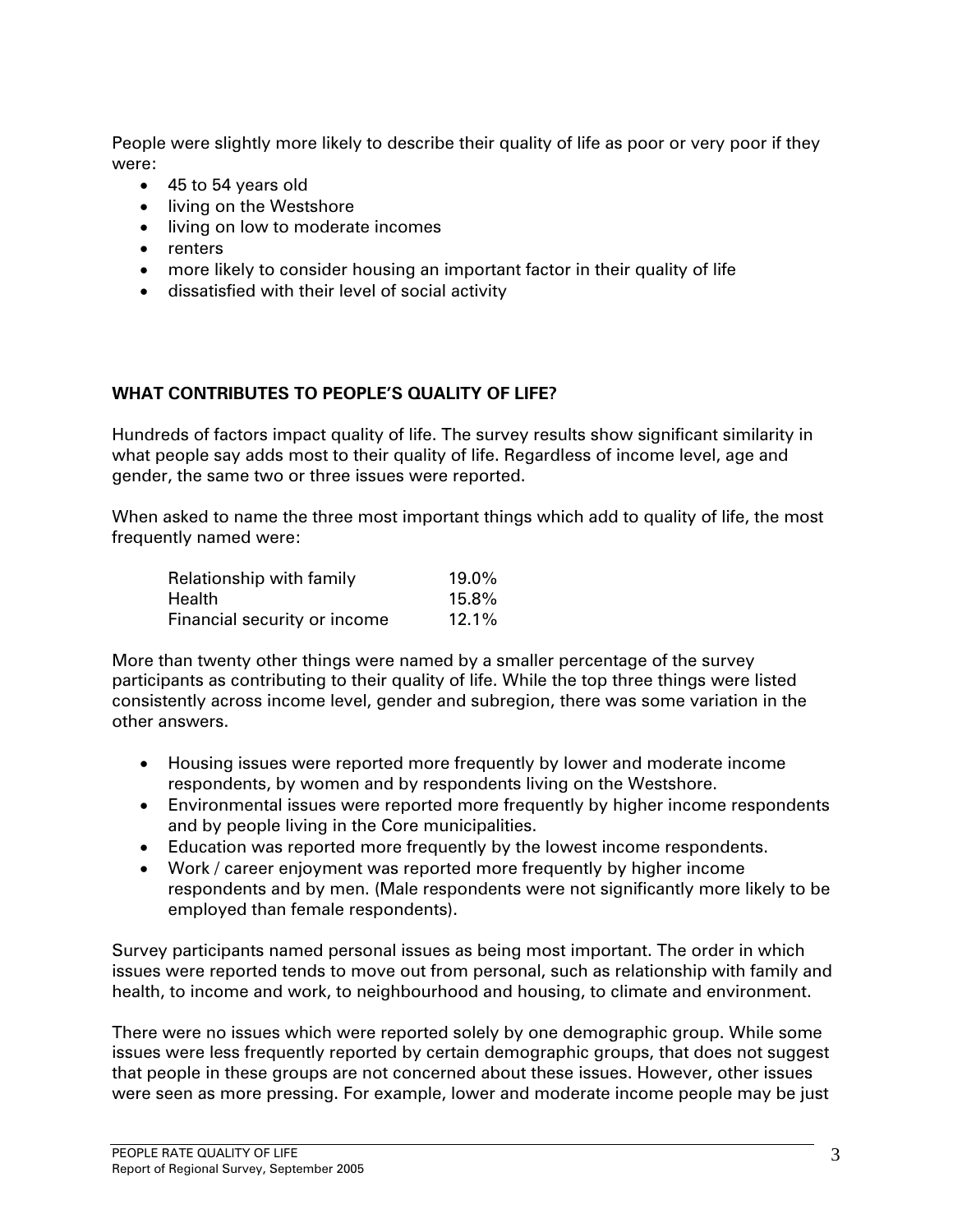as concerned about environmental issues, but see housing as a more urgent issue impacting their quality of life given the lack of affordable housing in their income bracket.

### **WHAT TAKES AWAY FROM PEOPLE'S QUALITY OF LIFE?**

When asked to name the three most important things which take away from quality of life, the top two listed were consistent across all demographic groups

Health 20.2% Financial security or income 17.6%

Other things that took away from quality of life were named, but were less consistent across all demographic groups.

- Financial security was more frequently reported by people living on low incomes.
- Crime was less frequently named by people living on the Westshore, women, people under 24 and people between the ages of 55 to 64.
- Time and relationship with family were most frequently reported by women.
- Transportation issues were slightly more important for people on the Westshore or the Peninsula than in the Core municipalities.

#### **LEVEL OF SATISFACTION**

People were asked to rate their satisfaction with various aspects of quality of life. For example, their satisfaction with their neighbourhood as a place to live, their financial security, how they are treated by others, their level of social activity and feeling part of their community.

#### **Your neighbourhood as a place to live**

|                       | Core    | <b>Peninsula</b> | Westshore | <b>CRD</b> |
|-----------------------|---------|------------------|-----------|------------|
| Very dissatisfied     | 2.9%    | 0.8%             | 0.3%      | 1.3%       |
| Somewhat dissatisfied | $3.7\%$ | $0.8\%$          | $4.2\%$   | 2.9%       |
| About evenly balanced | 10.8%   | 6.1%             | $10.0\%$  | $9.0\%$    |
| Somewhat satisfied    | 31.0%   | 26.5%            | 36.5%     | 31.3%      |
| Very satisfied        | 51.7%   | 65.9%            | 49.1%     | 55.5%      |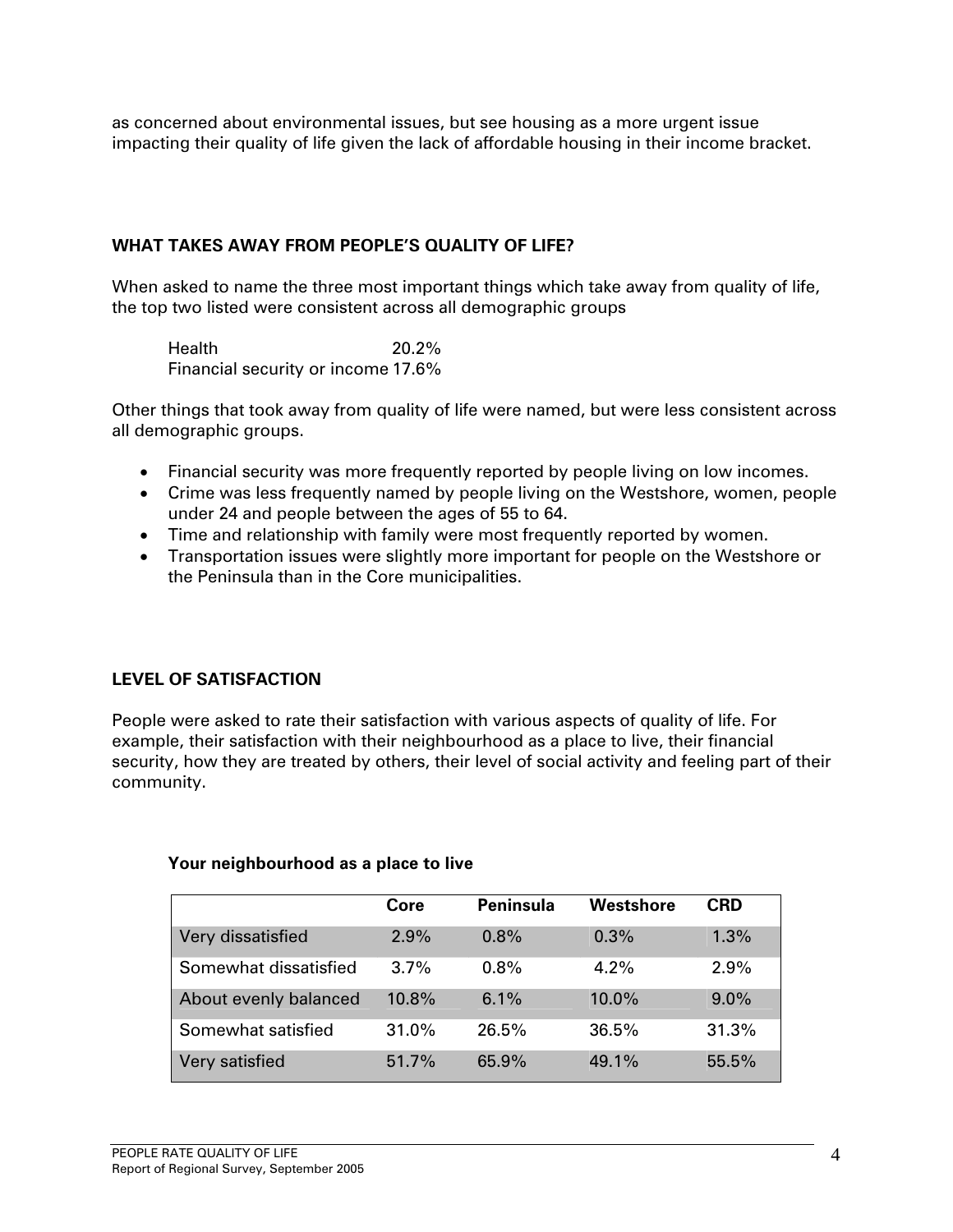People on the Peninsula were most satisfied with their neighbourhoods, where 65.9% said they were very satisfied. This was followed by people in the Core municipalities, where 51.7% said they were very satisfied, and the Westshore where 49.1% were very satisfied.

One of the foundation pieces of the Regional Growth Strategy is that each municipality will work toward establishing liveable, walkable neighbourhoods so that people have ready access to grocery stores, schools and public space.

|                       | Core  | <b>Peninsula</b> | Westshore | <b>CRD</b> |
|-----------------------|-------|------------------|-----------|------------|
| Very dissatisfied     | 1.6%  | $1.3\%$          | $1.3\%$   | $1.4\%$    |
| Somewhat dissatisfied | 6.3%  | $4.2\%$          | $8.7\%$   | $6.4\%$    |
| About evenly balanced | 23.9% | 15.6%            | 24.7%     | 21.4%      |
| Somewhat satisfied    | 34.6% | 36.0%            | 32.3%     | 34.3%      |
| Very satisfied        | 32.5% | 42.3%            | 32.0%     | 35.6%      |

# **Feeling part of your community**

People were asked to rate their satisfaction with feeling part of their community. Again, respondents on the Peninsula were most satisfied, with 42.3% saying very satisfied, compared to 32.5% in the Core and 32.0% in the Westshore. Slightly more people in the Westshore than in the Core and Peninsula expressed dissatisfaction with their sense of being part of the community.

Community events and traditions build a community. People identify with public places such as schools, parks, libraries and recreation centres. Interactive events and activities encourage people to get to know each other in ways that are more intentional than spectator events.

# **Level of social activity**

|                       | Core    | <b>Peninsula</b> | Westshore | <b>CRD</b> |
|-----------------------|---------|------------------|-----------|------------|
| Very dissatisfied     | 4.5%    | 2.4%             | 4.2%      | $3.7\%$    |
| Somewhat dissatisfied | $7.9\%$ | 6.1%             | 8.9%      | 7.6%       |
| About evenly balanced | 17.1%   | 14.6%            | 23.1%     | 18.2%      |
| Somewhat satisfied    | 36.7%   | $36.0\%$         | 33.6%     | 35.4%      |
| Very satisfied        | 33.6%   | 41.0%            | 30.2%     | 34.9%      |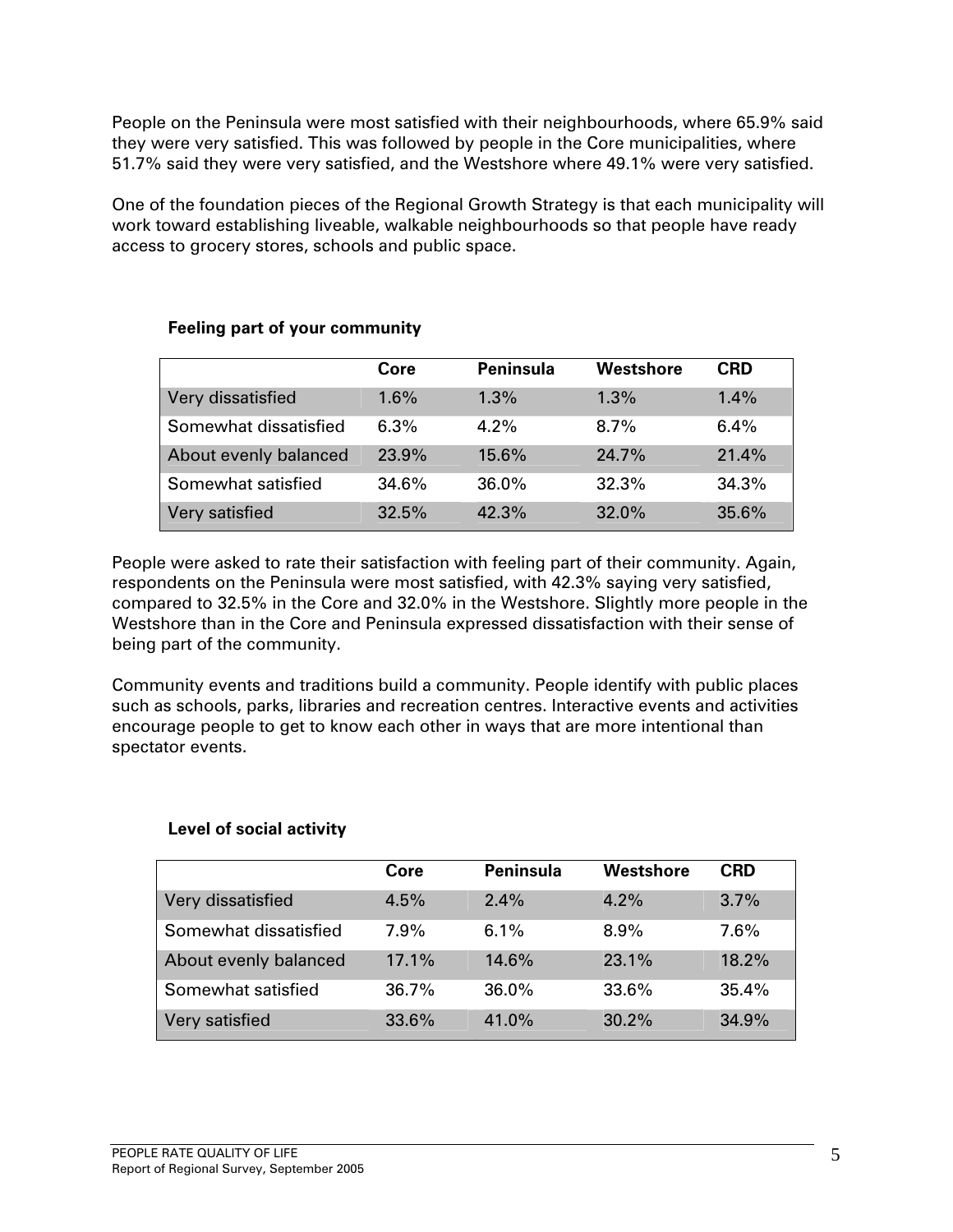A similar pattern of subregional differences appears in the way people rated their satisfaction with their level of social activity/getting out. The Peninsula rated highest.

Factors which affect level of social activity include affordability and access to public transportation, recreation programs and facilities, and supportive services for people with physical limitations or who are disadvantaged by poverty or stress.

#### **Financial security and future security**

How satisfied are you with your financial security and future security? The answers to these questions did not show the substantial differences by subregion as the previous questions. With financial security, the same trends occurred through the subregions: more people on the Peninsula were very satisfied (28.6%), followed by the Core (23.6%) and the Westshore (22.3%). With future security, the Peninsula still had the highest percent of respondents rating high satisfaction. Slightly more respondents from the Westshore were satisfied with their future security than the respondents from the Core.

Future security is directly related to income. The lower people's income, the more likely respondents were to be dissatisfied with their future security. Though people living on low income live in all three subregions, more are concentrated in the Core municipalities. This was reflected in the survey, with more survey respondents living on low income in the Core than in the other two subregions.

Age was also a factor in people's satisfaction with their future security. People aged between 35 and 54 were most concerned about their future security.

# **SUSTAINING QUALITY OF LIFE FOR EVERYONE**

#### **Summary**

The findings of the regional survey give cause for celebration. But they could also lead to complacency.

Overall a high percentage of people in BC's Capital Region rated their quality of life as good or very good. For more than 15% of the population quality of life is only fair – or worse. That represents close to 50,000 people. Their voices of concern and dissatisfaction are to be heeded.

The people who live in BC's Capital Region have named the things that are important to their quality of life, and those things that take away from it. The same two or three factors were named as being the most important: family relationships, health and financial security.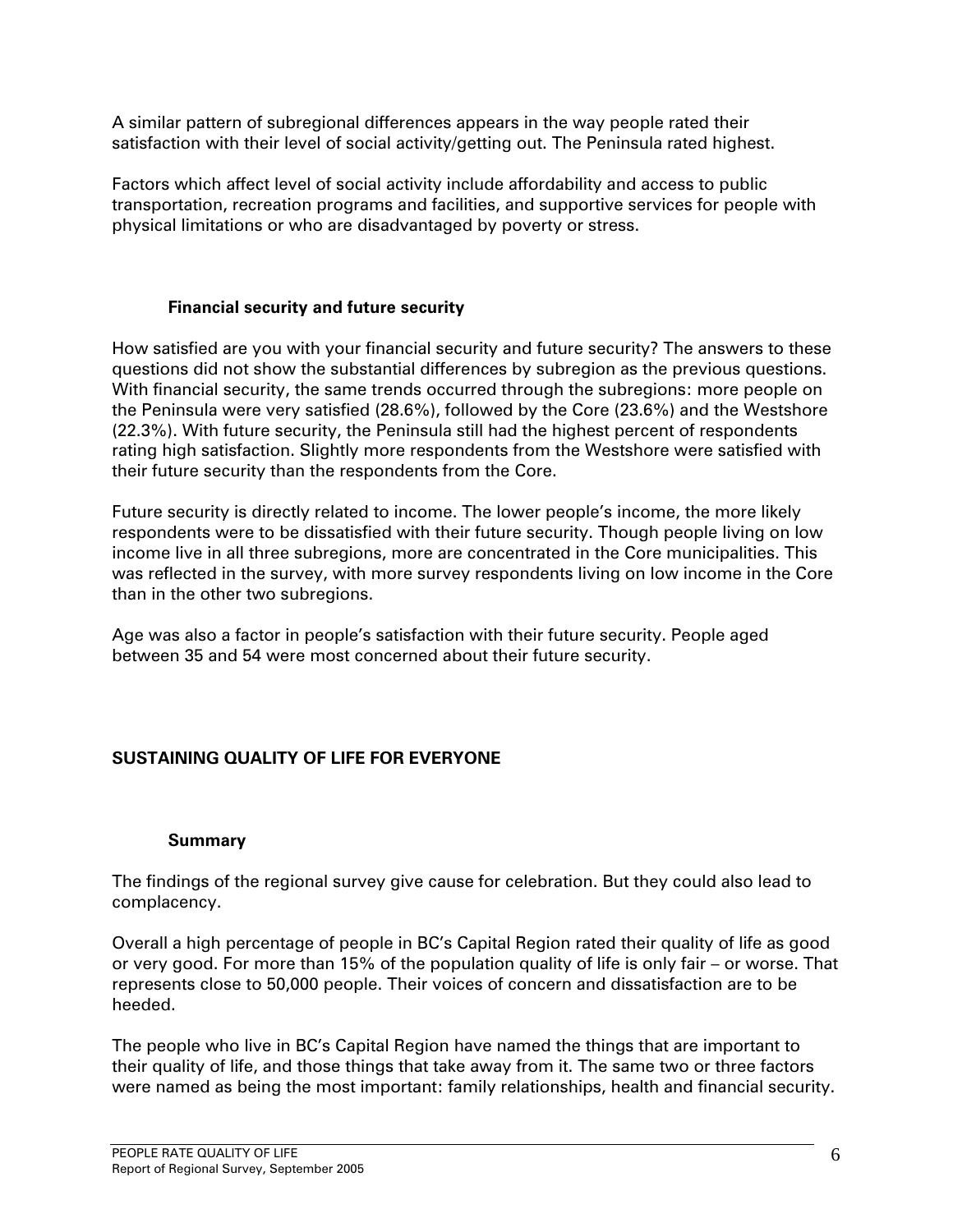In 1993 the Capital Regional District conducted a study of "Values, Goals and Priorities" of people in the region. Comparing these two studies, there are similarities in many of the things that were identified as important to quality of life. However, there have been changes. Safety and security, cleanliness, environmental quality and natural setting were rated as most important in the public survey for the CRD study over a decade ago. At this time, employment opportunities, housing affordability, and sense of community were rated higher.

Some significant differences appeared in the answers to the survey questions from each of the three subregions. These differences were most apparent in the way people rated their level of satisfaction with the following indicators of quality of life: their neighbourhood as a place to live, feeling part of their community, their level of social activity, and their financial and future security. In each of these, survey respondents from the Peninsula were most satisfied, followed by respondents from the Core and then the Westshore.

Some facts may help to explain the regional differences<sup>1</sup>.

- Median households incomes are higher on the Peninsula and the Westshore than in the Core.
- There is a higher percentage of families with children on the Westshore where there is rapid growth and development – change.
- There is a higher percentage of people living in rental housing in the Core municipalities than in the other subregions.
- Despite the commercial and housing development in the Westshore, close to three quarters of businesses in the region are located in the Core, requiring the workforce to commute from the Peninsula and the Westshore.

#### **Conclusions**

Quality of life is woven from many threads of many shades. The strength and beauty of the social fabric helps to determine the ability of each person to achieve his or her full potential; the future health and development of the community's children and the resilience of a community in the face of disaster.

These survey findings call for dialogue – in council chambers and board rooms, in classrooms and sitting rooms – about the named concerns, about solutions and about who should be involved. A community is a network of relationships – among people, organizations and sectors. Everyone has some responsibility to make sure that no individual or group is excluded from the high quality of life, nor from the dialogue to sustain it.

 $\overline{a}$ <sup>1</sup> For details see *Quality of Life in BC's Capital Region 2005* by the Community Council. Data on quality of life and the social determinants of health are also available from the CRD Regional Planning Services and the Vancouver Island Health Authority.